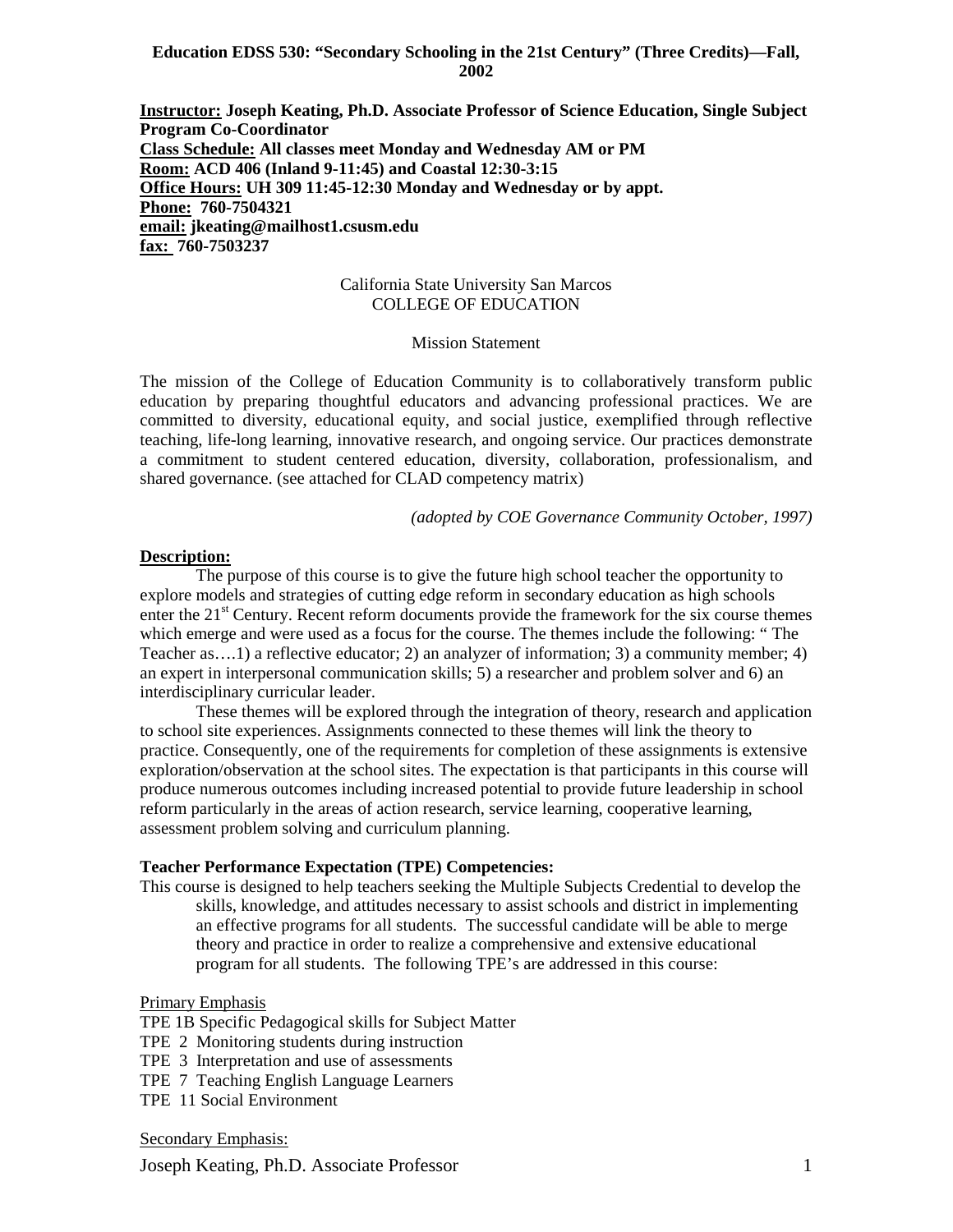## **Required Texts:**

*Schools of the 21st Century*. Customized Text. Joseph Keating (Revised Summer 1999).

*Rethinking High School—Best Practice in Teaching, Learning, and Leadership (*2001) Daniels, Bizar and Zemelman. Heinemann. (not Available via bookstore—locate on Amazon.com or equivalent)

*Aiming High* (2001). Task Force. California Department of Education.

*Observation Skills for Effective Teaching* (2000)*)* Gary Borich , *(Merrill)* to be used in EDSS 511 also

### **Additional Readings: recommended but not required**

*Second To None: A Vision of the New California High School* (California Task Force) (1994).

*The Good High School--Portraits of Character and Culture (Harper)* Sarah Lawrence Lightfoot (1983).

*Classroom Instruction that Works..Research Based Strategies for Increasing Student Achievement (2001)* Marzano, Pickering and Polluck. American Association for Curriculum Development.

**Objectives:** upon completion of this course the student will be able to demonstrate knowledge, understanding, appreciation and practical skills for applying.......

1. characteristics and practices of the 21st Century reformed high school;

2. disciplinary and interdisciplinary learning and instruction;

3. service learning;

4. multiple strategies for inclusive education (including specially designed academic instruction in English--SDAIE): problem solving/creative thinking, cooperative learning, classroom management and authentic assessments;

5. action research as a means to evaluate educational practice;

6. observation/reflection as an integral part of practice.

### **Course Schedule and Related Readings:**

Expectations are that assignments will be completed when due for both group and individual efforts.

**Session Tentative Topic Readings and \*Assignments Due (in Bold)**

### **#1-2 (Tuesday September 3 and Wednesday September 4: Orientation)**

Orientation: Introduction to Cooperative Learning through Communication Skills Games #1 (Verbal and Non-Verbal Communication Skills and Problem Solving Game #1 (Gum Drop Towers); Program considerations

### **#3 Monday September 9**

Syllabus/Texts/Assignments overview/ Introduction to the"Teacher as a Reflective Educator and "Teacher as an analyzer of Information"

In Class discussion of "Second to None"

#### **Assignments:**

**1)Read introductory Ch 1 and final Ch.13, and assigned chapter of "Rethinking High School" for Jigsaw: Reading Log of assigned chapter** 2)**Read "Dine Philosophy of Learning" p199 (Benally): no reading log (Prompt Question one page on: Should spirituality be part of your teaching? Explain?)**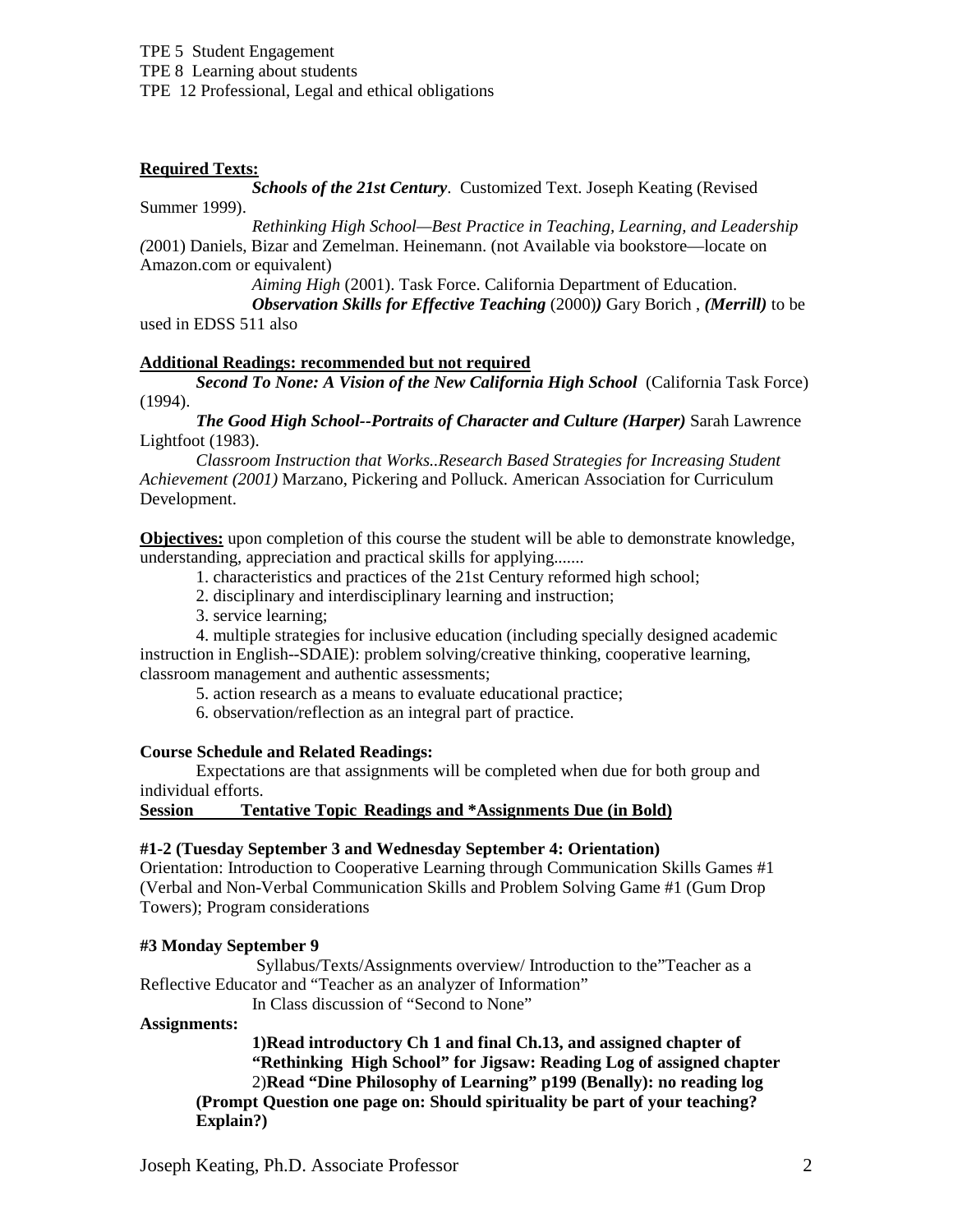## **3)Read "Synthesis of research…reflective thinking" p3 no reading Log (Prompt Question—one page on : How will you incorporate personal reflection and student reflection into your own teaching?)**

### **#4 (Wednesday September 11)**

**1)**Jigsaw of "Rethinking High Schools"

2) Discussion of two reading prompts (#2 and #3 above)

3)Video: Second to None

4)Closure/Questions/Quickwrite

### **Assignments:**

**1) Read Article on Action Research "A Collaborative Action Research Model…" (Keating and Baldwin) in Customized Text p137-169: Reading Log**

#### **#5 (Monday September 16)**

- **1)** Introduction to the "Teacher as a Researcher": School Culture/ Ethnographic Study Assignment Overview/explanation pp.146, 156-7
- **2)** Introduction to Classroom Observations (Borich) "Why Observe?"
- **3)** Closure/Questions/Quickwrite

Assignment:

### 1) **Read Borich Chapter One: Reading Log**

**2)Ethnographic Group Study of School Site: group oral and written report (due September 25)**

**3)Read pp.173-191 (Introduction to Problem Solving Model) (no reading log) Prompt: Prepare a one page overview/example of a problem solving assignment that you could use with your students?**

#### **#6 (Wednesday September 18)**

1) Overview of "Teacher as a Problem Solver" Discussion of Problem Solving Assignment Prompt

- 2) **Problem Solving Activity #2 (in class): Superlinks**
- 3) Odyssey of the Mind International Problem Solving Model Program
- 4) Discussion of Reading from Borich Chapter One
- 5) Closure/Questions/Quickwrite

#### **Assignments:**

- **1) Read Borich Chapter Two (Reading Log)**
- **2) Read "Student acquisition of cooperative learning skills…" in Customized Text p73-90: One page prompt: Overview an assignment that incorporates cooperative learning as a strategy—explain the logistics of how you will organize the lesson.**

#### **#7 (Monday September 23)**

- 1) Discussion of Borich in Chapter 2
- 2) Discussion of cooperative learning model and question prompt (theme: "The teacher as an interdisciplinary leader")
- **3) Cooperative Learning Communication Skills Game #2 Epsteins Five Stage Rocket**
- 4) Closure/Questions/Quickwrite

#### **Assignments:**

**1) Read Borich Chapter 3 (reading log)**

**2) Jigsaw of Related Journal Articles P207-331--- (choose total of three—at least one from each category)—Reading Log due—Oct 26)**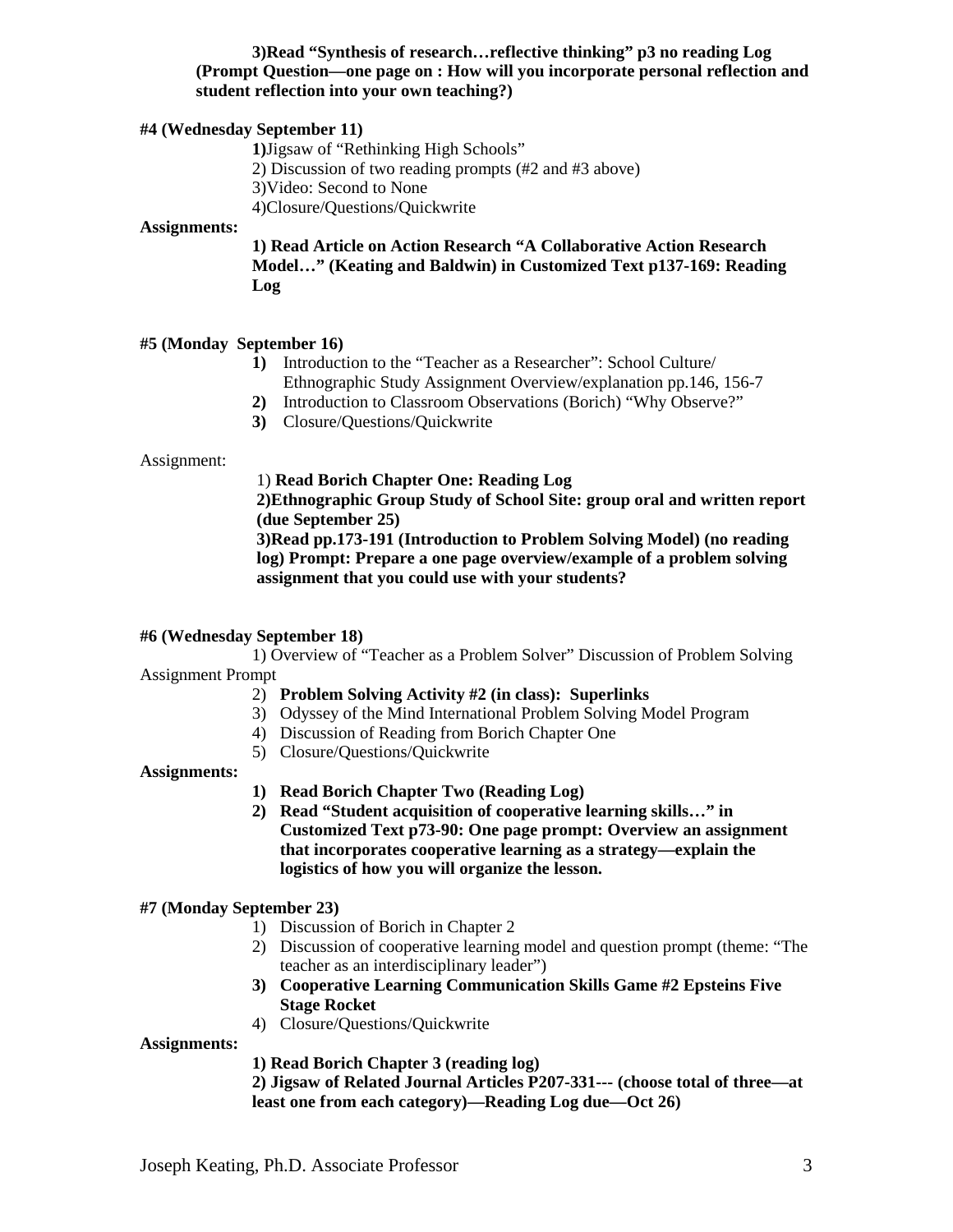## **#8 (Wednesday September 25)**

- 1) Discussion of Borich Ch.3
- 2) In class Preparation Time for Ethnographic Study
- 3) Closure/Questions/Quickwrite

## **Assignment: Ethnographic group oral and written report due next class**

**#9 (Monday Sept. 30)**

- **1) Ethnographic Group Study Presentation (oral and written reports)**
- **2)** Closure/Questions/Quickwrite

**Assignments:**

- **1) Read article on Service Learning in Customized text "Incorporating Service Learning into a High School…"(Keating) p35-53 (Reading Log)**
- 2) **Read Borich Ch 4 (Reading log)**

## **#10 (Wednesday October 2)**

- 1) Discussion and overview of Service Learning and Action Research assignment (theme: "The Teacher and the community")
- 2) Discussion of Borich Ch 4 and Overview of observation assignment (handout)
- 3) Closure/Questions/Quickwrite

### **Assignment: Inclusive Education: read pp.103-126 (no reading log) One page prompt: Is inclusive education different from 'just good teaching'?**

## **#11 (Monday October 7)**

- 1) Lesson Planning overview
- 2) Discussion of reading prompt on Inclusion of all students including second language learners (SDAIE): Student Presentation of a SDAIE Lesson (all done in class)
- 3) Closure/Questions/Quickwrite

## **Assignments: 1)Continue to work on long term group projects: Service Learning and Action Research and Borich Observational Study**

**2) Jigsaw of "Aiming High" due on Monday October 21**

**#12 (Wednesday October 9)**

**1) Special guest presentation: Diana Sanchez from Placement Services: Pt 1 Resume and Letters of introduction for job search.**

**Assignments: continue to work on Service Learning, Action Research Proposal, Aiming High Jigsaw and Borich Observational Study**

**#13 (Monday October 14) Practicum in Service Learning and Action Research— Independent Study no class**

**#14 (Wednesday October 16)** 

- **1) Borich team observational study due (oral report/written report)**
- **2) Conferences on Action Research proposal (drafts due)**

**Assignment: Jigsaw of Aiming High (details in class)**

**#15 (Monday October 21)**

1**) Jigsaw of Aiming High 2)Cooperative Learning Communication Skills Game #3 (Leader of the Pack)**

Joseph Keating, Ph.D. Associate Professor 4